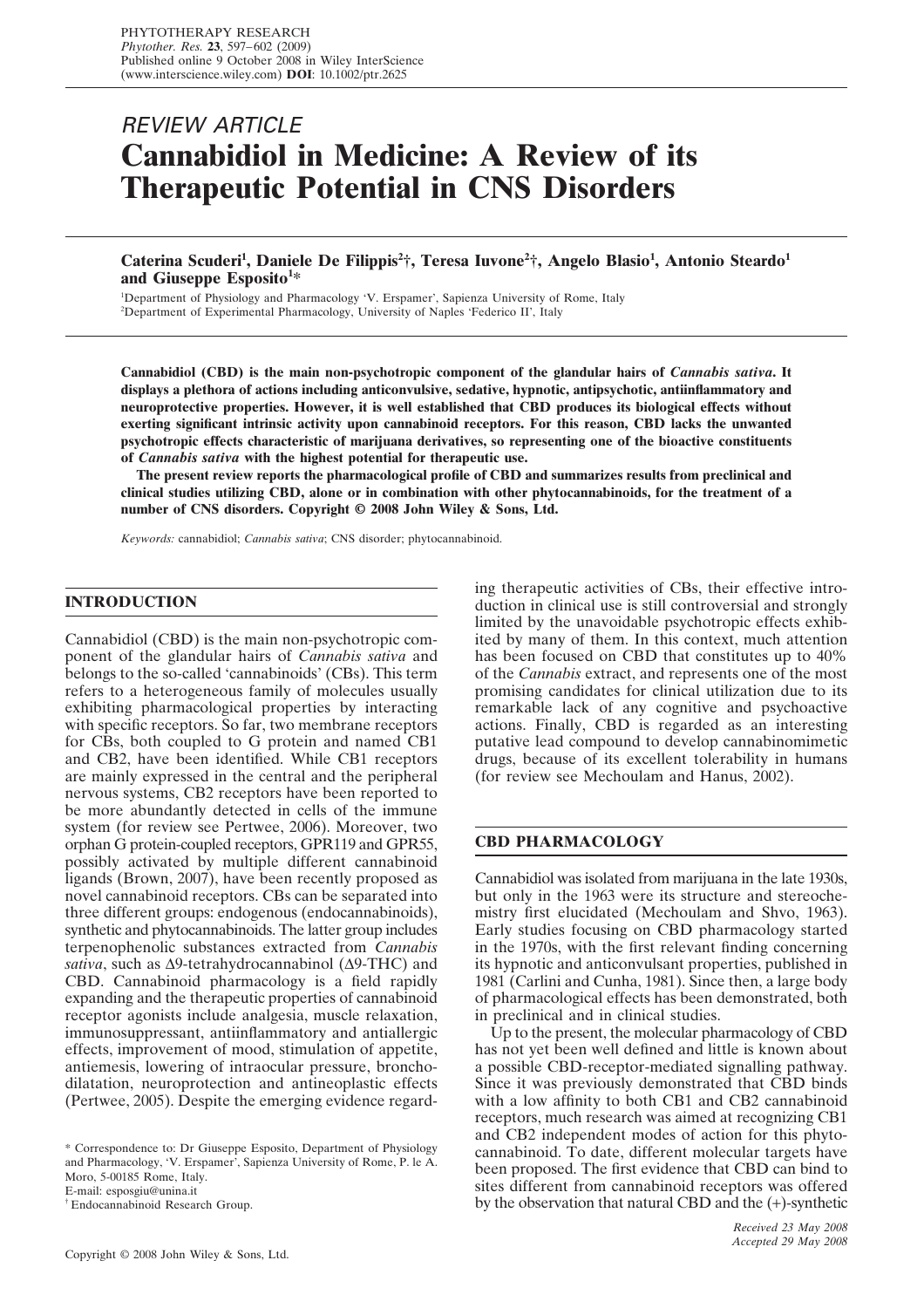one both stimulate the type-1 vanilloid receptor (Bisogno *et al.*, 2001). Other studies indicated that CBD also binds to  $5-\text{HT}_{1\text{A}}$  and such an interaction was suggested to account for the attenuation of cerebral infarction size occurring during ischemia (Mishima *et al.*, 2005) and also for its anxiolytic effect (Campos and Guimarães, 2008). It has been also reported that CBD may behave as an allosteric modulator at  $\mu$  and  $\delta$  opioid receptors, even if the effects occur at very high levels of phytocannabinoid, so that this modulation cannot be expected to contribute markedly to the CBD actions exerted *in vivo* (Kathmann *et al.*, 2006).

However, although CBD displays very low affinity for both CB1 and CB2, it has been reported recently that it can operate as a CB2 receptor inverse agonist and this may, at least in part, contribute to its widely documented antiinflammatory properties (Thomas *et al.*, 2007).

Furthermore it is commonly recognized that many CBD effects are mainly due to its antioxidant activity as first demonstrated by Hampson *et al.* (1998) that exposed rat cortical neuron cultures to a toxic level of the excitatory neurotransmitter glutamate. On that occasion, the authors showed that CBD exerted a potent antioxidant activity, resulting in a more protective effect than either ascorbate or α-tocopherol, against glutamate-mediated neurotoxicity.

## **CBD PHARMACOKINETICS**

The correct use of CBD in human therapy necessarily requires basic information related to pharmacokinetics. *Cannabis* derivatives are usually inhaled or orally administered. Other routes, including rectal, transdermic, eye drops, aerosols and intravenous have been used in a small number of studies so that the relevance of findings is limited. Recently, it was demonstrated in rabbits that sublingual administration of a solid CBD/beta-cyclodextrin complex may provide an alternative formulation for sublingual administration (Mannila *et al.*, 2007). The pharmacokinetics of CBD is quite complicated and in many aspects resembles that of Δ9-THC. Once taken orally, CBD bioavailability ranges between 13% and 19%, due to a marked first-pass effect, while the systemic bioavailability of inhaled CBD in a group of cannabis users was 31% (range 11-45%). The plasma pattern was similar to that of Δ9-THC. Daily oral doses of CBD 10 mg/kg/day chronically administered resulted in mean plasma concentrations of 5.9–11.2 ng/mL (Consroe *et al.*, 1991a). CBD is rapidly distributed when intravenously administered, and easily passes the blood–brain barrier. CBD shows a prolonged elimination; its terminal halflife is about 9 h, and it is excreted preferentially in the urine, both free and as its glucuronide compound (Samara *et al.*, 1990).

Cannabidiol impairs hepatic drug metabolism in several animal species, and inhibits mouse hepatic metabolism through the inactivation of specific cytochrome P450 belonging to the 2C and 3A subfamilies (Bornheim *et al.*, 1993). The metabolism of CBD showed biotransformation routes typically observed for cannabinoids (Harvey *et al.*, 1991a). It undergoes multiple hydroxylations, oxidations to carboxylic acids, beta-oxidation, conjugation and epoxidation (Harvey *et al.*, 1991a). Conjugation with fatty acids, first observed with Δ9- and Δ8-THC, provides a potent means of increasing the lipophilicity and, hence, tissue accumulation (Leighty *et al.*, 1976). CBD-7-oic acid together with CBD-glucuronide represent the most abundant products of CBD metabolism detected in human urine (Harvey *et al.*, 1991b). Unlike Δ9-THC a remarkable percentage of unchanged CBD is excreted in the faeces (Wall *et al.,* 1976).

## **CBD TOXICITY**

Cannabidiol exhibits very low toxicity in humans and in other species: the  $LD_{50}$  after intravenous administration to rhesus monkeys was 212 mg/kg (Rosenkrantz *et al.*, 1981). The oral  $LD_{50}$  has not been established, but in 1981 Rosenkrantz showed that an oral dose of CBD 20–50 times larger than the intravenous route is required to initiate severe intoxication (Rosenkrantz *et al.*, 1981). CBD does not cause relevant CNS alterations. Moreover, a large body of studies failed to reveal teratogenic or mutagenic effects induced by CBD (Dalterio *et al.*, 1984; Matsuyama and Fu, 1981).

## **PREPARATION CONTAINING CBD**

Because of its very low toxicity in humans, a huge number of trials have been performed to assess the clinical efficacy of CBD in different pathologies. Starting from 2001, most of the trials have been carried out utilizing Sativex®, the only commercially available preparation containing CBD/Δ9-THC. At the moment, four different formulations of Sativex® are under investigation, including the high THC extract (Tetranabinex®), THC:CBD (narrow ratio), THC:CBD (broad ratio) and the high CBD extract (Nabidiolex®) (No authors listed, 2003). Three Sativex® delivery systems exist: the oromucosal spray, sublingual tablets and inhaled (but not smoked) dosage forms.

In 2005 the oromucosal spray administration of Sativex® was approved for the treatment of multiple sclerosis symptoms (Perras, 2005).

It has been proved that co-administration of CBD and Δ9-THC may alter the pharmacological effect of the latter, potentiating some putative benefits, while attenuating some of its negative effects (Karniol *et al.*, 1974; Zuardi *et al.*, 1982; Russo and Guy, 2006).

## **CBD IN SOME CNS DISORDERS**

The neuroprotective actions of CBD, mainly due to its antiinflammatory and antioxidant properties, have been well documented (Hampson *et al.*, 1998). Recently, a neuroprotective mechanism of CBD has also been confirmed in a mouse model of ischemia, where CBD explicates the cerebroprotective action via a cannabinoid receptor-independent myeloperoxidase-inhibiting mechanism (Hayakawa *et al.*, 2007), in addition to a  $5HT_{1A}$ receptor action (Mishima *et al.*, 2005). It has also been demonstrated that CBD reverses binge ethanol-induced neurotoxicity, once again, via a cannabinoid receptorindependent antioxidant mechanism (Hamelink *et al.*,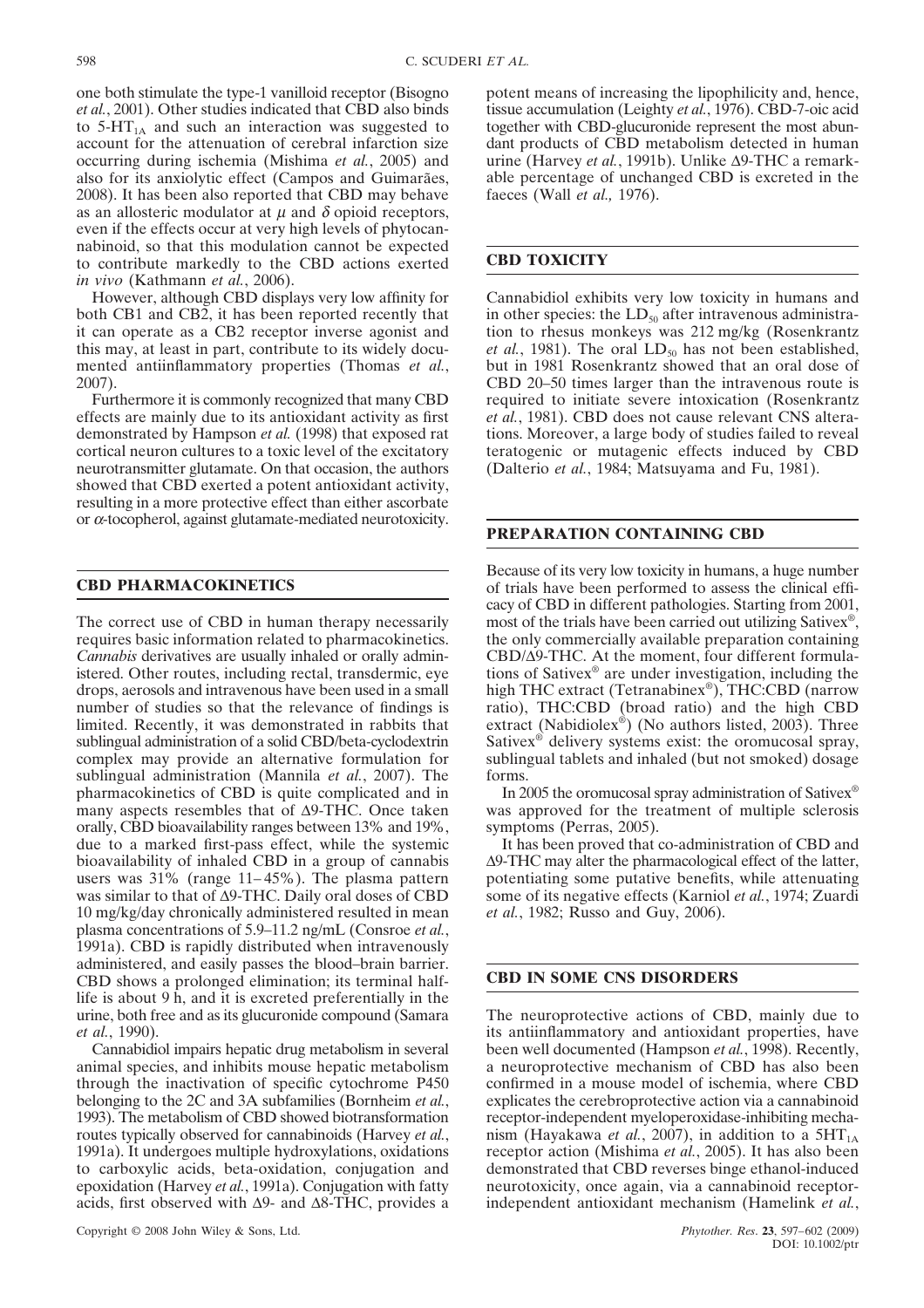2005). The potential of CBD to attenuate the excessive formation of peroxynitrites induced by glutamate also contributes to its neuroprotective effects, as demonstrated by the *in vitro* results pointing to the ability of CBD to induce the prevention of retinal apoptosis (El-Remessy *et al.*, 2003). These early data, together with the lack of psychotropic effects and the low toxicity, supports the notion that CBD may be considered a potentially useful therapeutic agent for the treatment of a number of neurological disorders.

## **Epilepsy**

Work carried out in the early 1970s demonstrated that CBD possesses a rather potent protective effect against convulsions in a variety of animal models of epilepsy (Carlini *et al.*, 1973; Karler *et al.*, 1973; Karler and Turkanis, 1980; Consroe and Wolkin, 1977a, 1977b). Indeed, some preclinical evidence showed that CBD was remarkably effective against focal seizures, including temporal lobe epilepsy and generalized convulsion induced by both electroshock and GABA receptor blockers. In these experimental paradigms of epilepsy the effects of CBD were considered almost equivalent to those exerted by antiepileptic compounds commonly used in human therapy. Interestingly, CBD was observed to potentiate the anticonvulsant activity of barbiturates and diphenylhydantoin. In this respect it is worth noting that phenytoin and CBD both display similar stereochemical requirements for anticonvulsant drug action (Tamir *et al.*, 1980). Based on these findings, CBD is regarded, among CBs, as the most promising candidate for antiepileptic therapy because of its powerful anticonvulsant properties in the absence of any relevant toxicity. However, besides a great deal of preclinical results, the available literature on CBD use as an anticonvulsant in human therapy is still limited, because it concerns a very few patients.

Many anecdotal reports have confirmed that CBD exerts considerable anticonvulsant activity and the results are efficacious in protecting against partial and tonic-clonic generalized seizures. Indeed, it has been reported that in epileptics who smoked cannabis to control seizures, interrupting cannabis use induced the reappearance of convulsions, whereas reverting to consumption limited symptoms.

Only one double-blind controlled trial was performed to explore the anticonvulsant activity of CBD in 15 patients suffering from frequent attacks of 'secondarily generalized epilepsy' with temporal focus, unresponsive to standard treatment (Cunha *et al.*, 1980). The results of this study indicated that 50% of patients taking CBD remained virtually symptoms-free for the duration of the trial, with no significant toxicity or side effects due to CBD administration. The rest of the patients under medication improved markedly, whereas subjects receiving the placebo remained unchanged. Despite these intriguing results the trial was never continued, in all probability because of the huge amounts of drug required.

Nowadays, CBD treatment has been also proposed as a promising therapeutic tool in monotherapy in children suffering from convulsions, resistant to conventional treatment, even though CBD was found to be ineffective against absence seizures produced in laboratory animals (Cortesi and Fusar-Poli, 2007). This suggestion has been advanced for the absence of tolerance

to anticonvulsant properties, also during prolonged treatment with CBD. This aspect is relevant in subjects who have been treated previously with a high-dose of anticonvulsants or with a combination of them. Moreover, the possibility of administering CBD by metered dose pump aerosol spray guarantees a very useful system of administration in children with a poor compliance.

#### **Psychosis**

Convergent evidence links the habitual use of *Cannabis* to a risk of developing schizophrenia or schizophrenialike psychosis, especially in vulnerable subjects. This effect has been attributed to Δ9-THC, the main psychoactive constituent of the plant. Conversely, different preclinical studies have provided evidence for a potential antipsychotic activity of CBD, with a pharmacological profile resembling that of a neuroleptic drug. Indeed, the effects of CBD were similar to those produced by haloperidol in a rodent model predictive of antipsychotic activity, using different doses of drugs (Zuardi *et al.*, 1991). Both CBD and haloperidol reduced the occurrence of apomorphineinduced stereotypies, however, CBD did not provoke catalepsy, even at the highest doses. These results have supported the assumption that CBD possesses antipsychotic properties, without generating extrapyramidal side-effects, thus suggesting the hypothesis that CBD may work as an atypical antipsychotic (Zuardi *et al.*, 1991). According to this view, the pharmacological profile of CBD was reported to be comparable to that exhibited by clozapine. Interestingly both drugs, in contrast to conventional neuroleptics, induce c-fos expression in mesolimbic and mesocortical structures, but not in basal ganglia (Guimarães *et al.*, 2004).

The first available clinical data, related to this pathology, referred to CBD effects observed in a 19 year-old black woman with schizophrenia (Zuardi *et al.*, 1995). The administration of CBD resulted in a significant improvement of psychotic symptoms with an efficacy evaluated as equivalent to that of haloperidol. However, a subsequent clinical study aimed at verifying the efficacy of CBD monotherapy in patients with treatment-resistant schizophrenia (TRS) demonstrated only a mild improvement in one of three patients treated with CBD monotherapy, suggesting that such an approach has to be considered unsatisfactory for TRS (Zuardi *et al.*, 2006). On the other hand, findings have been published reinforcing the suggestions of previous work pointing to the antipsychotic properties of CBD. Indeed the results have demonstrated that smoking some strains of *Cannabis* containing more CBD, in addition to Δ9-THC, may be protective against psychotic-like symptoms induced by Δ9-THC alone (Morgan and Curran, 2008).

#### **Anxiety**

The results from several studies performed in the 1980s suggested that CBD displays sedative and antianxiety properties (Pickens, 1981; Musty, 1984; Musty *et al.*, 1984; Zuardi *et al.*, 1982). Such evidence prompted further investigations to be carried out, employing different paradigms, aimed at better defining its intrinsic anxiolytic efficacy. The findings confirmed that CBD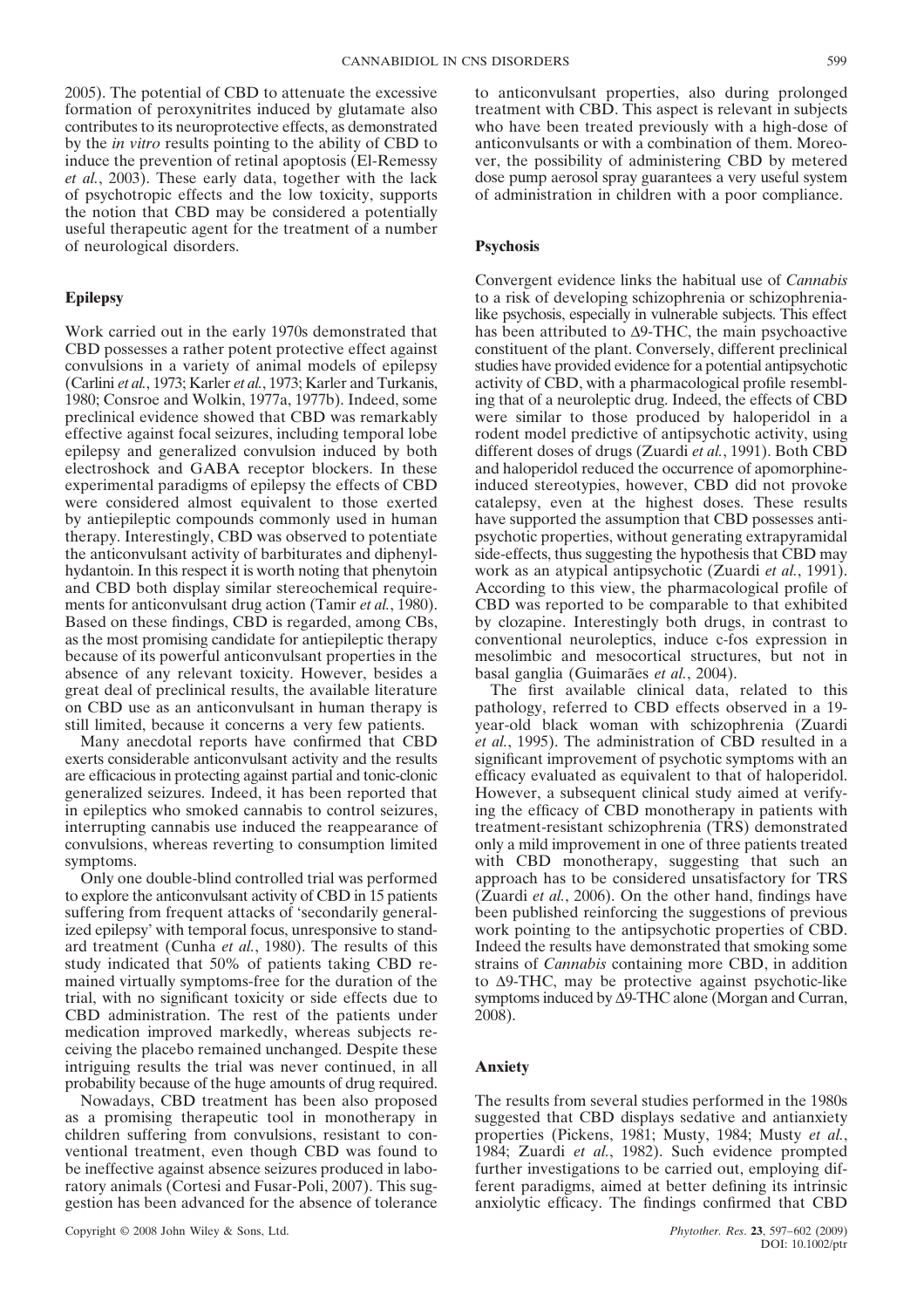exerts significant anxiolytic activity and that antianxiety effects may exhibit an inverted U-shaped dose-response curve in rodents, with the higher doses being no longer effective (Guimaraes *et al.*, 1990, 1994). Moreover, using the elevated plus maze, anxiolytic effects were also reported for the three CBD derivates: HU219, HU252, HU-291 (Guimaraes *et al.*, 1994). The mechanism by which CBD exerts its anxiolytic effects still remains not fully clarified. However, using a conditioned emotional paradigm, the Vogel conflict test, a model of anxiety based on the conflict between drinking and punishment, it was proved that CBD-mediated anxiolytic activity is independent of benzodiazepine receptors or of non-specific drug interference on the nociceptive threshold or water consumption (Moreira *et al.*, 2006). Recently, the binding at  $5HT<sub>1A</sub>$  receptor has been considered as a possible molecular target for its antianxiety activity. Indeed, evidence has been provided suggesting that activation of  $5HT<sub>1A</sub>$  receptors located in the dorsolateral periacqueductal gray could be one of the mechanisms of the anxiolytic effect observed with this compound after systemic administration (Campos and Guimarães, 2008).

In contrast to preclinical studies, few human trials have been conducted to evaluate the efficacy of CBD as an antianxiety agent. Oral administration of CBD in healthy volunteers was found to reduce the anxiogenic effects of Δ9-THC (Zuardi *et al.*, 1982). This property does not seem to implicate pharmacokinetic interactions with Δ9- THC, suggesting that CBD possesses intrinsic anxiolytic properties. Moreover, the anxiolytic effects of CBD were also observed in healthy volunteers submitted to a simulation of a public speaking test. On that occasion CBD (300 mg/per os) exhibited an efficacy comparable to that displayed by diazepam (10 mg/per os) and ipsapirone (5 mg/per os) (Zuardi *et al.*, 1993). Recently, in view of its anxiolytic effect, neuroimaging studies were performed to test whether CBD was able to affect neural functioning in brain regions usually implicated in the pathophysiology of anxiety. The findings demonstrated that CBD modulates neuronal activity in limbic and paralimbic areas, including orbitofrontal, cingulate and medial temporal cortex, and the insula (Crippa *et al.*, 2004).

In addition to anxiolytic actions, early investigations also demonstrated that CBD induces biphasic hypnotic effects in rats as well as enhances sleeping time, compared with placebo, in insomniacs (Monti, 1977; Carlini and Cunha, 1981). However, more recent results from animal studies rendered controversial previous data, since i.c.v. injections of CBD increased the extracellular level of dopamine in rat nucleus accumbens, suggesting that CBD can improve alertness, and might be regarded, on the contrary, as a potential therapeutic tool in sleep disorders such as hypersomnias (Murillo-Rodríguez *et al.*, 2006).

#### **CBD and control of movement disorders**

Anecdotal evidence has suggested a potential beneficial role of CBD, alone or in combination with Δ9-THC, in different neurodegenerative diseases, including Parkinson's disease (PD) and Huntington's disease (HD), two chronic illnesses due to degenerative processes involving specific nuclei of the basal ganglia, resulting in the abnormal regulation of movements. Both disorders have been

Copyright © 2008 John Wiley & Sons, Ltd. *Phytother. Res*. **23**, 597–602 (2009)

scantly investigated from the clinical point of view, whereas, at the preclinical level, the accumulated findings appear more exhaustive and convincing for the possible medical utilization of CBD to improve symptoms and/ or delay disease progression. According to recent preclinical findings, plant-derived cannabinoids were able to prevent neuronal damage induced by 6-hydroxydopamine unilateral injection into the nigra, pars compacta (Lastres-Becker *et al.*, 2005). This effect appeared not to implicate CB receptor mediation while, more likely, it might be due to antioxidant activity, possibly combined with the capability to modulate glial responses, relevant to neural survival. In rats with hemiparkinsonism, generated by the nigral administration of 6-hydroxydopamine, the neuroprotective effects exerted by CBD reverted dopaminergic transmission impairment, by reducing dopaminergic cell death, rather than by enhancing the functional turnover of the surviving neurons (Lastres-Becker *et al.*, 2005). Early human reports demonstrated a dose-related improvement (ranging from 20% to 50%) in parkinsonian patients treated with oral doses of CBD (100–600 mg/day over a 6 week period) (Consroe *et al.*, 1986). Conversely, in a more recent controlled trial of a mixture of Δ9-THC/CBD (2.5 mg/1.25 mg per capsule), it failed to exert any beneficial effect either on parkinsonism or levodopa-induced dyskinesias (Caroll *et al.*, 2004). Unfortunately no subsequent trials were performed in an attempt to clarify such conflicting results. Certainly, in comparison with the relevance of preclinical data, the limited clinical evidence suggests that human studies should be carried out to verify for good the potential for a future clinical application of CBD in PD.

Similarly, based on anecdotal accounts and the results of preliminary clinical observations CBD was considered to be a compound with therapeutic potential also against hyperkinetic disorders. Indeed, CBD was demonstrated to mitigate apomorphine-induced turning behaviour in 6-hydroxydopamine injected rats, an animal model of hyperkinetic movement disorders, while, on the other hand, it was able to potentiate hypokinesia generated by tetrabenazine (Consroe *et al.*, 1988). More recently CBD was found to protect striatal neurons against the *in vivo* toxicity of 3-nitropropionic acid, a mitochondrial toxin that replicates some biochemical alterations occurring in HD (Sagredo *et al.*, 2007).

Cannabidiol was investigated for its efficacy in HD, alone or as an add-on drug to the approved therapy with neuroleptics (Consroe *et al.*, 1991b). CBD, at an average daily dose of 10 mg/kg/day for 6 weeks, was neither symptomatically effective nor toxic compared with placebo, in neuroleptic-free patients with HD. Considering the negative results on both the therapeutic and the safety measures, there is a question about the dose as well as the duration of the trial. Since these results cannot be considered conclusive, further trials, utilizing CBD alone or in combination with Δ9-THC, should be performed to evaluate clinically the real antihyperkinetic value of these molecules.

Amyotrophic lateral sclerosis (ALS) is a fatal neurodegenerative disease characterized by selective loss involving motoneuronal cells in the cortex, brainstem and spinal cord. Recent reports confirm that in the pathophysiology of ALS neuroinflammation and oxidative stress play a crucial role (Turner and Talbot, 2008). Based on this evidence, it is possible to speculate that CBD, because of its antinflammatory and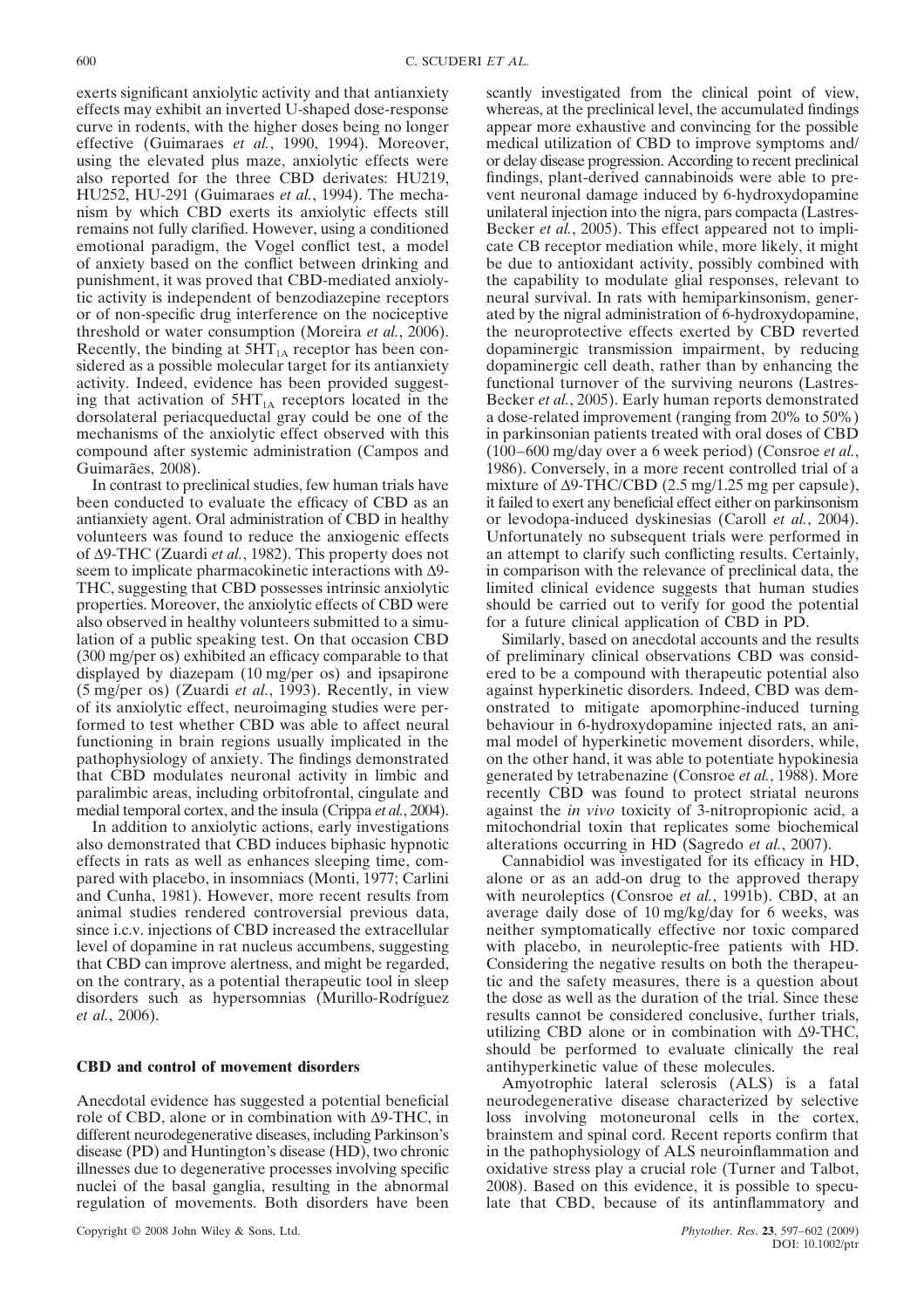antioxidative properties, could be a promising option to improve disturbances and prolong survival in ALS patients. This is strongly reinforced by the observations that Δ9-THC was able to delay impairment and prolong survival in a mouse transgenic model of ALS, and that similar results were achieved when cannabinol was used (Weydt *et al.*, 2005). Furthermore, these findings have to be considered together with anecdotal reports that recreational smoking of marijuana does improve symptomatology in ALS subjects.

#### **CBD and experimental model of Alzheimer diseases**

To date very promising results have been achieved in the control of  $\beta$ -amyloid  $(A\beta)$  toxicity by utilizing CBD. Although at present it is still not fully clear the precise biochemical mechanisms by which  $A\beta$  exerts its detrimental effects, nevertheless its role in inducing neuronal damage and in mediating neuroinflammation. Following this idea, it has been demonstrated that CBD protected differentiated PC12 neuronal cells from  $A\beta$  exposure, through a combination of antioxidant, antiinflammatory and antiapoptotic effects (Iuvone *et al.*, 2004). The CBD antioxidant effect accounts mainly for the survival of cultured neurons, with a potency higher than  $\alpha$ -tocopherol. Moreover it helps to attenuate  $\overrightarrow{AB}$  neurotoxicity, even with a mechanism not possessed by classical antioxidants. In fact, CBD administration results in a blunting of Aβinduced GSK- $3\beta$  activation, the key enzyme of the WNT/ β-catenin pathway, so preventing the hyperphosphorylation of tau proteins and, consequently, neurofibrillary tangle formation.

Cannabidiol decreases the phosphorylation of the stressactivated protein kinase, P38 MAPK, so preventing translocation to the nucleus of NF-κB and the subsequent transcription of important pro-inflammatory genes, including that encoding for iNOS protein (Esposito *et al.*, 2006). The CBD antiinflammatory properties were also confirmed in an *in vivo* study on mice inoculated with  $A\beta$ , where CBD dose-dependently inhibited reactive gliosis, by impairing glial cell activation and proinflammatory mediator release (Esposito *et al.*, 2007).

Despite these encouraging preclinical results, the therapeutic potential of CBD in AD is already being investigated. Clinical trials to explore the beneficial effects of Δ9-THC/CBD mixture in AD patients are presently in progress.

#### **CONCLUSION**

Cannabidiol exhibits an impressive plethora of actions, including anticonvulsive, sedative, hypnotic, antipsychotic, antiinflammatory and neuroprotective properties. Many of which may be of therapeutic relevance as well as serving as leads for pharmaceutical development. CBD is a compound well tolerated in humans, with a profile of very low toxicity, and devoid of psychoactive and cognitive effects. Preliminary studies highlight these remarkably important properties and encourage further experiments to be performed in more complex systems in order to clarify the mechanism(s) responsible for its molecular and cellular actions. At the same time, since most of the investigations suggesting CBD as a novel medicine with substantial neuroprotective potential have been carried out in the most part in animal or then cellular models, then more clinical trials able to validate its beneficial properties are warranted. The results generated by these trials might allow that the current promising expectatives can progress from the present preclinical evidence to a practical therapeutic application.

#### **REFERENCES**

- Bisogno T, Hanus L, De Petrocellis L et al. 2001. Molecular targets for cannabidiol and its synthetic analogues: effect on vanilloid VR1 receptors and on the cellular uptake and enzymatic hydrolysis of anandamide. Br J Pharmacol **134**: 845–852.
- Bornheim LM, Everhart ET, Li J, Correia MA. 1993. Characterization of cannabidiol-mediated cytochrome P450 inactivation. Biochem Pharmacol **45**: 1323–1331.
- Brown AJ. 2007. Novel cannabinoid receptors. Br J Pharmacol **152**: 567–575.
- Campos AC, Guimarães FS. 2008. Involvement of 5HT1A receptors in the anxiolytic-like effects of cannabidiol injected into the dorsolateral periaqueductal gray of rats. Psychopharmacology (Berl) May 1. [Epub ahead of print].

Carlini EA, Cunha JM. 1981. Hypnotic and antiepileptic effects of cannabidiol. J Clin Pharmacol **21**: 417S–427S.

- Carlini EA, Leite JR, Tannhauser M, Berardi AC. 1973. Letter: Cannabidiol and Cannabis sativa extract protect mice and rats against convulsive agents. J Pharm Pharmacol **25**: 664–665.
- Carroll CB, Bain PG, Teare L et al. 2004. Cannabis for dyskinesia in Parkinson disease: a randomized double-blind crossover study. Neurology **63**: 1245–1250.
- Consroe P, Kennedy K, Schram K. 1991a. Assay of plasma cannabidiol by capillary gas chromatography/ion trap mass spectroscopy following high-dose repeated daily oral administration in humans. Pharmacol Biochem Behav **40**: 517–522.
- Consroe P, Laguna J, Allender J et al. 1991b. Controlled clinical trial of cannabidiol in Huntington's disease. Pharmacol Biochem Behav **40**: 701–708.
- Consroe, P, Musty R, Conti L. 1988. Effects of cannabidiol in animal models of neurologic dysfunction. In Marijuana: An International Research Report. National Campaign Against Drug Abuse Monograph, Series no 7, Chesher G, Consroe P, Musty R (eds). Australian Government Publishing Service: Canberra, 147–152.
- Consroe P, Sandyk R, Snider SR. 1986. Open label evaluation of cannabidiol in dystonic movement disorders. Int J Neurosci **30**: 277–282.
- Consroe P, Wolkin A. 1977a. Cannabidiol antiepileptic drug comparisons and interactions in experimentally induced seizures in rats. J Pharmacol Exp Ther **201**: 26–32.
- Consroe PF, Wolkin AL. 1977b. Anticonvulsant interaction of cannabidiol and ethosuximide in rats. J Pharm Pharmacol **29**: 500–501.
- Cortesi M, Fusar-Poli P. 2007. Potential therapeutical effects of cannabidiol in children with pharmacoresistant epilepsy. Med Hypotheses **68**: 920–921.
- Crippa JA, Zuardi AW, Garrido GE et al. 2004. Effects of cannabidiol (CBD) on regional cerebral blood flow. Neuropsychopharmacology **29**: 417–426.
- Cunha JM, Carlini EA, Pereira AE et al. 1980. Chronic administration of cannabidiol to healthy volunteers and epileptic patients. Pharmacology **21**: 175–185.
- Dalterio S, Steger R, Mayfield D, Bartke A. 1984. Early cannabinoid exposure influences neuroendocrine and reproductive functions in male mice: I. Prenatal exposure. Pharmacol Biochem Behav **20**: 107–113.
- El-Remessy AB, Khalil IE, Matragoon S et al. 2003.